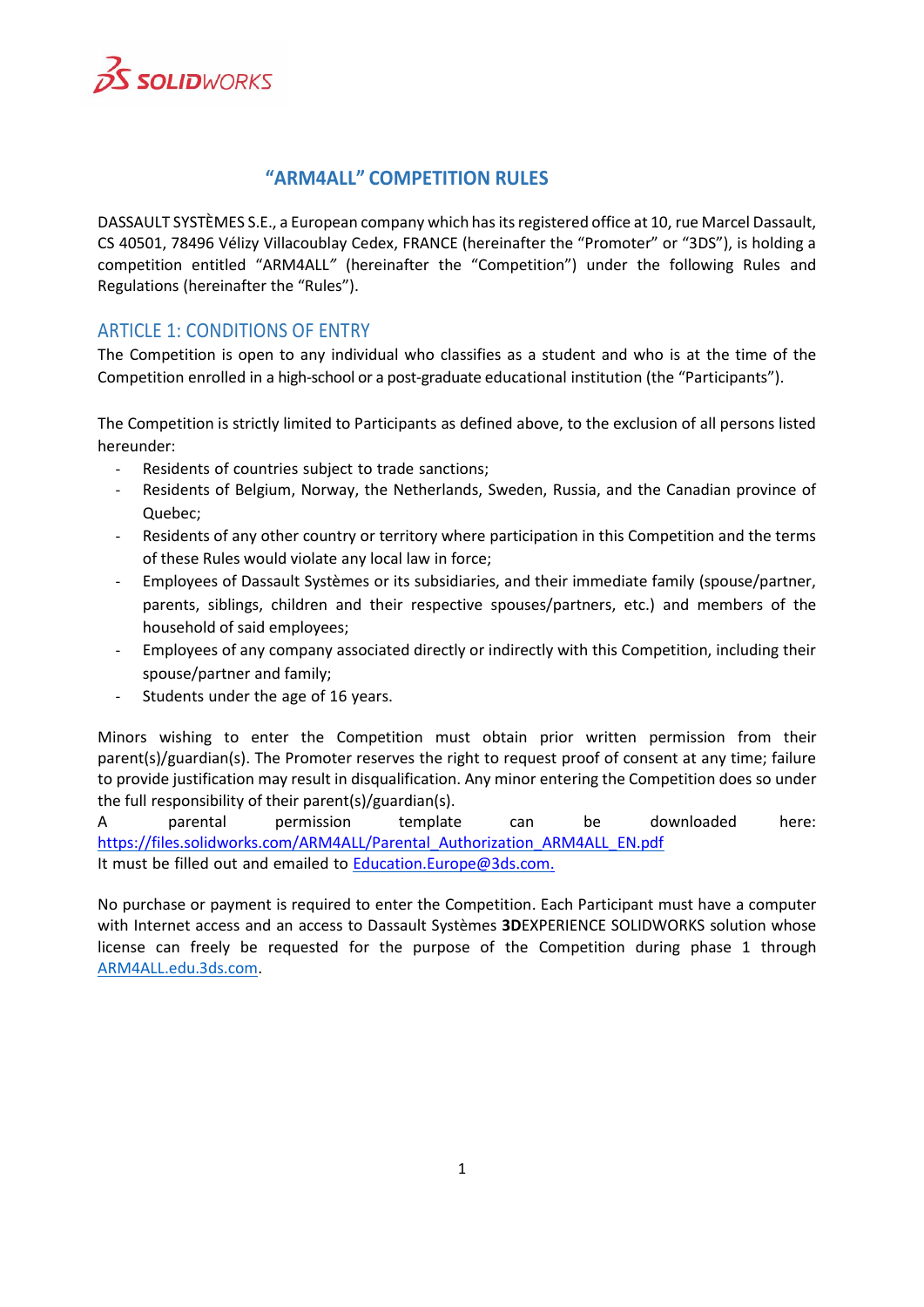

The Promoter reserves the right to take all necessary steps to verify full compliance with the terms of entry.

Participants acknowledge and agree that the Competition shall at all times be subject to compliance with all applicable laws, regulations and administrative requirements, including without limitation, export control laws and regulations, and sanctions programs. In particular, the Promoter shall not be held liable in the event Participants are prohibited and/or otherwise restricted from participating to the Competition in order to comply with export control laws and regulations, and sanctions programs or to avoid potential exposure to any international sanctions or penalties that could be imposed by any governmental authority.

## ARTICLE 2: DURATION OF THE COMPETITION

The Competition will extend from February, 9<sup>th</sup> 2022 at 14:00 PM (time zone CET) to May, 9<sup>th</sup> 2022 at 11:59 PM (time zone CET). All times zones listed below are in the Central European Time Zone.

Competition is divided in three phases:

- The first one is the registration and request licenses phase (from February, 9<sup>th</sup> at 14 PM to April, 9 th at 11:59 PM): during this phase, Participants can register to the Competition and request access to a **3D**EXPERIENCE SOLIDWORKS license after filling in a form available on the website [https://ARM4ALL.edu.3ds.com](https://arm4all.edu.3ds.com/) (the "Website") which allows them to use the **3D**EXPERIENCE platform to design their Projects.
- The second one is the submission phase (from April, 20<sup>th</sup> at 12 AM to May, 9<sup>th</sup> at 11:59 PM): during this phase, Participants are able to submit their Projects on the Website.
- The third one is the voting phase (from May,  $10^{th}$  at 12 AM to May,  $20^{th}$  at 11:59 PM): during this phase, Participants can no longer submit their Projects and the vote begins according to the modalities exposed in section 4.

# ARTICLE 3: MODALITIES OF THE COMPETITION

- 3.1 This Competition is administered and managed by e-Labo, 10 Rue Fontaine d'argent, 13100 AIX-EN-PROVENCE, France. Data collected will be stored in France. The Promoter collects and processes the data according to Article 8.
- 3.2 ARM4ALL is a Competition where students from all around the globe are asked to design a below and above elbow device (with no electric part) that could be 3D printed, manufactured, and get fixed to the Prosthetic Hand that LN4 Hand Project Foundation already distributes (the "Project"). Participant shall only use the 3DEXPERIENCE SOLIDWORKS solution to create his/her Project.

The aim of the Competition is for LN4 Hand Project Foundation to get new ideas, data and designs from all the projects in order to represent, reproduce, manufacture and distribute new prosthesis, but also to communicate in all formats and media around its activities and services.

3.3 To enter the Competition, Participants shall register online on the Website https:// ARM4ALL.edu.3ds.com, fill out the form and request access to the 3DEXPERIENCE SOLIDWORKS solution during phase 1, and submit all materials related to their Projects (photos, videos,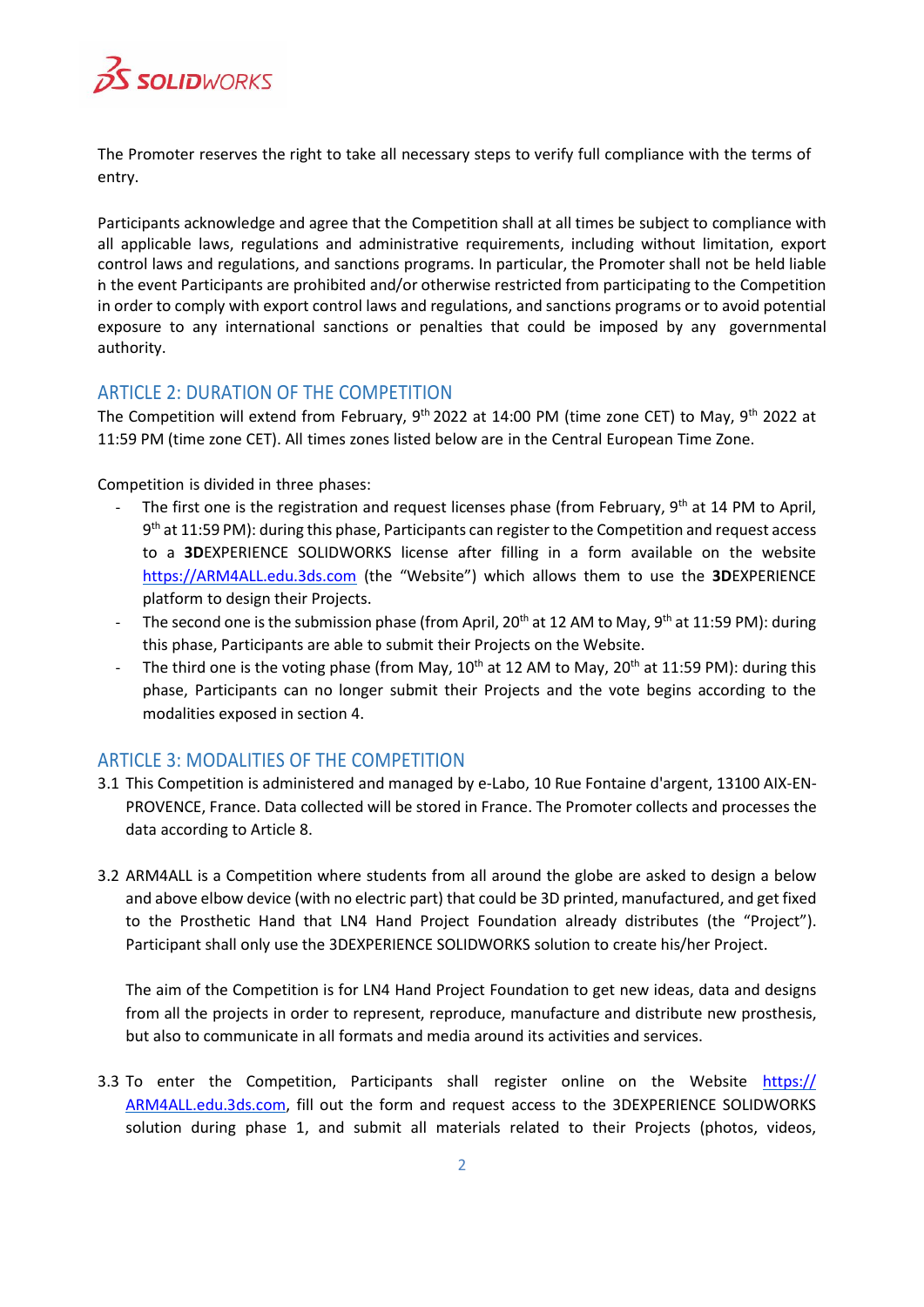

description, etc.) before the end of phase 2.

3.4 After their online registration on phase 1, Participants are able to enter jointly to the Instagram category of the Competition by reposting their Projects on Instagram and tagging #ARM4ALL, as well as @SolidworksEdu and @3DXEDU Instagram accounts. The Promoter will use INSTAGRAM to present some Projects. The Competition is in no way sponsored, endorsed or administered by INSTAGRAM or otherwise associated with it. As a result, INSTAGRAM cannot be held liable for any damages and/or disputes arising from the Competition.

Participants may not post their Project on Instagram before it has been posted on the Website. Once the Project has been posted on the Website, Participants can post their Projects on Instagram by directly identifying the @3DXEdu and @Solidworks Edu accounts on the post image. The @3DXEdu and @SolidworksEdu Instagram accounts may repost it on their official account. Participant will be identified (in the post and/or in the comments) if the Project is deemed relevant and eligible to enter.

For the Instagram prize, Participants must hold a valid INSTAGRAM account through which they can be easily identified by the Promoter who must be able to visualize the proposed Projects (in this respect, and by way of example, the Promoter cannot be held liable if the Participant has a so-called "private" account to which the Promoter does not have access).

## ARTICLE 4: SELECTION OF WINNERS

At the end of the Competition, Participants who submitted the winning Projects ("Winners") will be awarded with the Professional Jury Vote Prize, and/or the Fan Vote Prize, and/or the Instagram Prize. The list of Winners will be announced on May, 30<sup>th</sup> 2022 at 05:00 PM (time zone CET).

In this Competition, there are 3 categories of prizes:

- PUBLIC VOTE PRIZE, rewarding the Project with the most votes (1 Winner),
- PROFESSIONAL JURY PRIZES, rewarding the 3 best Projects (3 Winners),
- INSTAGRAM PRIZE rewarding the most liked reposted Instagram Project showcased on our page @3DXEdu and @SolidworksEdu Instagram accounts (1 Winner).

### 1. PUBLIC VOTE PRIZE

The Project that has obtained the most votes on the Website (ARM4ALL*.*edu.3ds.com) at the end of the third phase of the Competition will be selected as winning and Winner will be awarded prize the nature and value of which is described in Article 5 of the Rules.

Each visitor of the Website is limited to one vote per Project throughout the duration of the Competition.

At the end of the Competition period, in the event that several Projects have received the exact same number of votes, the first of these Projects to have been posted, with the posting date serving as proof thereof, will be awarded the prize.

### 2. PROFESSIONAL JURY VOTE PRIZE

Three Projects will be selected by the general jury composed of 3DS employees and LN4 Hand Project Foundation members based on the following criteria: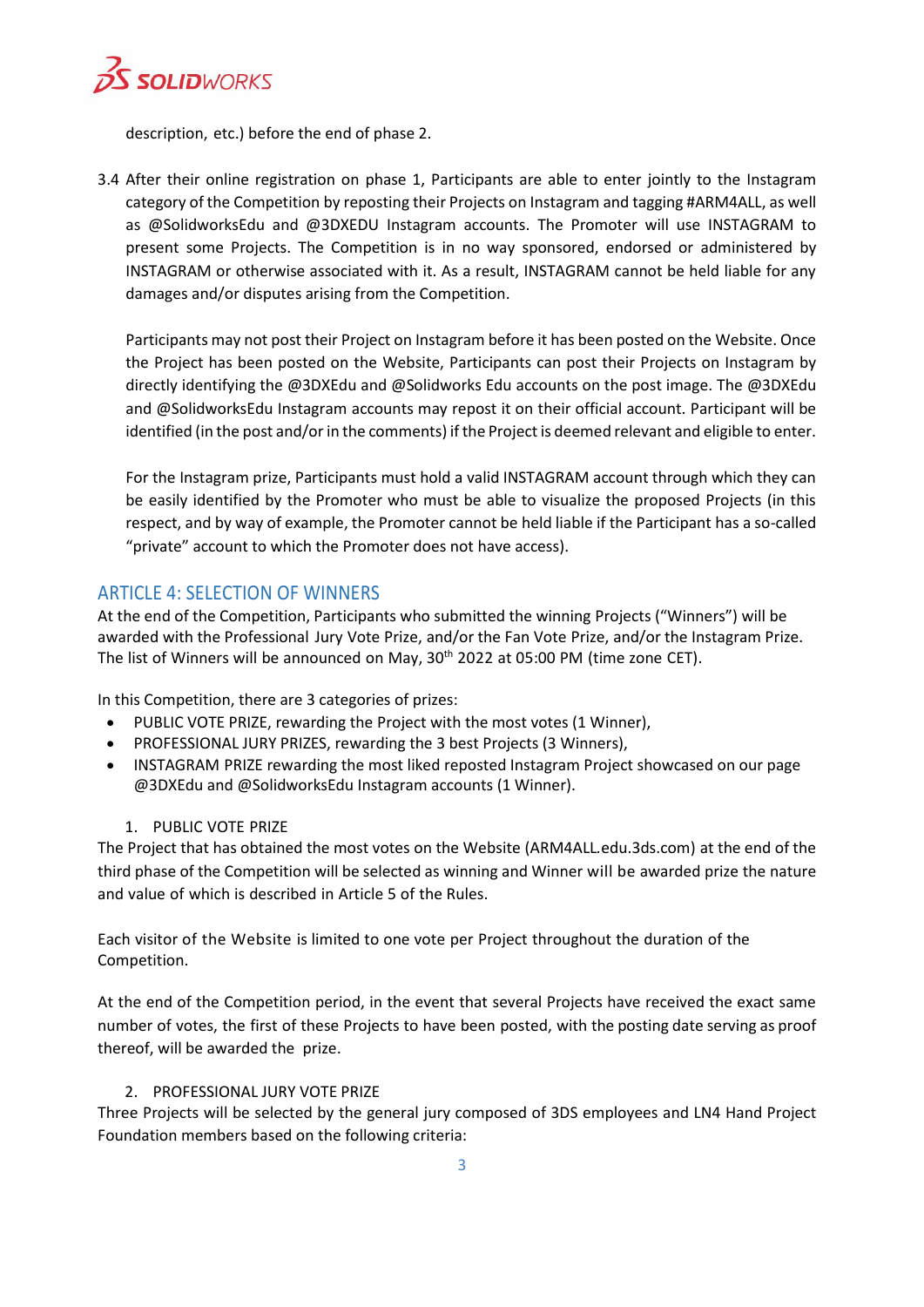

Maximum: 100 points + 25 bonus points.

- Design (35 pts)
	- Aesthetics
	- Originality and creativity
	- Durability
	- Usage and functionalities (25 pts)
		- Lightweight
		- Easy to put and adjust
		- Respect of th[e specifications](https://files.solidworks.com/ARM4ALL/ARM4ALL_Specifications_EN.pdf)
- Pitch (project presentation) (15 pts)
	- Description and screenshot(s) of the rendered project
	- Rendering visual quality
	- Interactive explanation or video
- 3D Printing / Prototyping (15 pts)
	- Can be done at home, at school or at a FabLab
	- Smart design to avoid as much support material as possible
	- 3D Printing oriented assemblies to reduce number of parts thanks to 3D Printing capabilities (example 2 part hinge printed as 1 part with gaps)
	- Printing Time
- Maintainability and Recycling/ Environmental (5 pts)
	- Easy to clean
	- Easy to repair
	- Easily replaceable parts
- Sustainability (5 pts)
	- Non-toxic parts
	- Environmentally-conscious
	- Bonus Points (25 pts)
		- Designing a new type/mechanism of attachment to body (10 pts)
		- Use of 3DEXPERIENCE platform (5pts)
		- Project post in the [3DEXPERIENCE Edu | Students](https://r1132100503382-eu1-3dswym.3dexperience.3ds.com/#community:AH6Out1lTB2kjqDkm0S-Qg) community (5 pts)
		- Social media likes on posts including #Arm4All hashtag AND @SolidworksEdu and @3DXEdu on Instagram (5 pts)

The total cumulative score cannot exceed 100 points (+ 25 potential bonus points).

### 3. INSTAGRAM PRIZE

The Project that has obtained the most "likes" on the Organizer's INSTAGRAM pages/accounts (on both @SolidworksEdu and @3DXEdu accounts) at the end of the third phase of the Competition will be selected as winning, and Winner will be awarded the corresponding prize.

# ARTICLE 5: VALUE OF PRIZES

Winners will be rewarded as follows, depending on each prize:

### 1. PUBLIC VOTE PRIZE

The Winner will receive an Apple Watch Series 7 GPS + Cellular, with a unit value of €611 inc. VAT.

2. PROFESSIONAL JURY VOTE PRIZES

The three Winners will receive: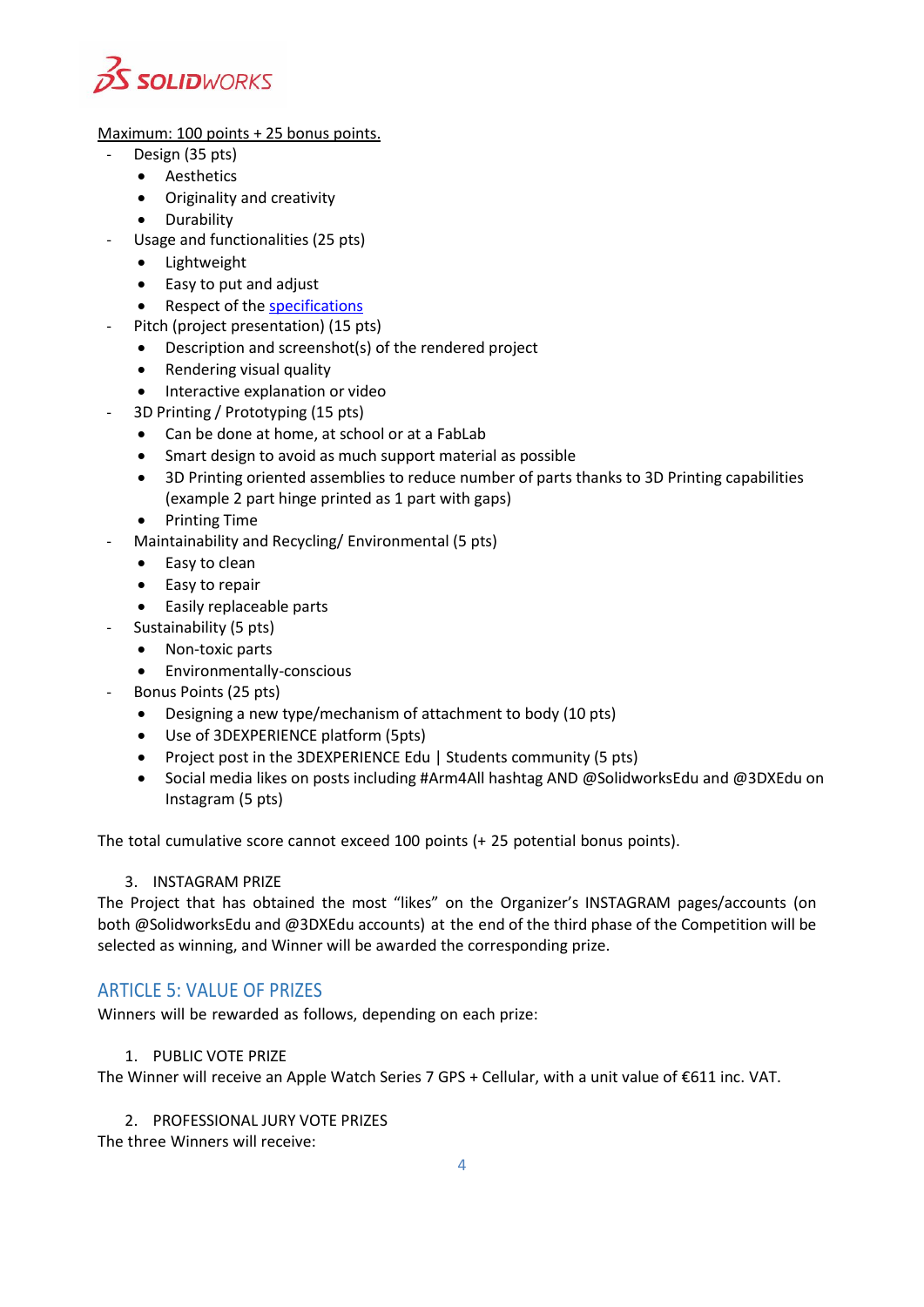

- The Participant who obtains the most points from the jury: a MacBook Air TFT 13" 16GO, with a unit value of €1313.20 inc. VAT;
- The Participant who obtains the second more points from the jury: a Sonos One Smart speaker Ethernet Fast, with a unit value of  $\epsilon$  824.4 inc. VAT;
- The Participant who obtains the third more points from the jury: an Apple iPad 2020 Air 64 Gb, with a unit value of €669 inc. VAT.

#### 3. INSTAGRAM PRIZE

The INSTAGRAM Winner will receive a virtual VIP pass for the 3DEXPERIENCE World 2023 event, a SOLIDWORKS backpack including a Blaupunkt wireless headset, a battery charger, a connected key ring, an umbrella and a pen, with an approximate value of €200 inc. VAT.

The value and the type of prizes as specified in these Rules cannot give rise to any contestation of any kind. The Promoter reserves the right, should an event beyond its control occur, in particular in connection with its suppliers or unforeseeable circumstances, to replace the original prize announced with a prize of equal value. Winners will be informed of any changes and waive in advance any claims in this respect.

### ARTICLE 6: MODALITIES OF ATTRIBUTION

The Promoter will close Participation in the Competition on May, 20<sup>th</sup> at 11:59 PM (time zone CET) (the "Closing Date").

Within 14 Days of the Closing Date, all Winners will be informed by email. They will be asked to provide contact information and personal address for the purpose of receiving their prizes.

Prizes will normally be awarded to the Winners within 30 Days of the above email being sent out.

If, after a period of 14 Days, any Winner has not provided their postal address, or if they choose to forfeit their prizes, said prizes will not be redistributed.

Winners undertake to accept their prizes as offered. Prizes may not be exchanged or redeemed for cash, other goods or services of any kind, or transferred to a third person. Similarly, no claims for compensation will be accepted regarding the prizes.

In the event that a Winner should not wish or be in a position to accept all or part of their prizes, for any reason whatsoever, they will be deemed to have entirely forfeited the benefit of said prize.

If a Project wins more than one prize, it is only entitled to win the most valuable prize, except for the Public Vote Prize and the Instagram Prize which can be cumulated with another one. In the event this occurs, the following prizes shall be distributed to the Participants who have been awarded the next place.

### ARTICLE 7: INTELLECTUAL PROPERTY RIGHTS

7.1 Participants undertake not to harm the brands, reputation and image of 3DS and its subsidiaries. In addition, each Participant acknowledges and agrees that all materials, data and content provided by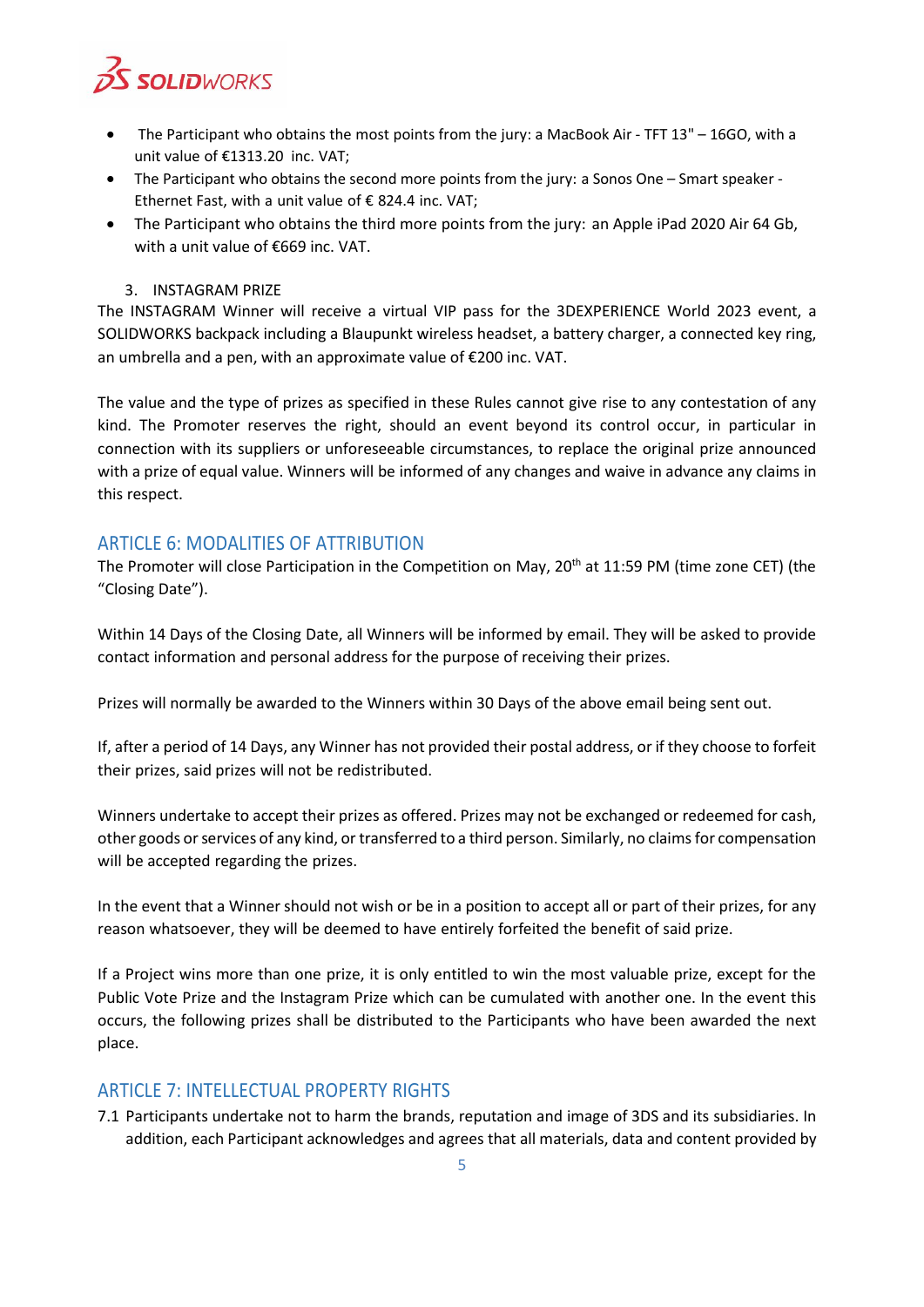

3DS, are the property of 3DS and its subsidiaries, and cannot be used by the Participants without 3DS prior authorization. All rights not expressly granted to the Participant under these Rules or in the conditions of use of the Promoter's website(s) are reserved.

3DS shall grant Participants who request it, from February, 9th 2022 to April, 9th 2022, a free, nonexclusive and non-transferable **3D**EXPERIENCE SOLIDWORKS license to access and use the 3DEXPERIENCE Platform (meaning the platform hosted by 3DS and made available to Participants, including information, documents and/or materials). The terms of this license are available on the Website ARM4ALL.edu.3ds.com.

- 7.2 3DS reserves the right to revoke unilaterally and without consideration this license if it considers that the use that is made is detrimental to its interest and/or in case of any breach by the Participants of their obligations under these Rules. Upon expiration of this license, Participants agree to cease all access and/or use of the Platform.
- 7.3 Each Participant assigns to 3DS, without consideration, liability or reference, as and when they arise, all the rights that she/he may hold on the Project, as author, worldwide, for the entire duration of the rights as defined in French or foreign applicable Law, in international conventions in force, on all existing or future formats and media, notably physical, digital, analog or online (such as notably 3DS websites or social networks), in any form and in any language to any audience, directly or through any appointed third party, for all purposes, including the purposes of reproduction, representation, distribution, manufacturing, internal and external communication, marketing, information, promotion of 3DS activities, products or services.

The assigned rights include in particular the rights to:

- use, modify, adapt, assemble, edit and/or have used, modified, adapted, assembled, edited any models, designs, data or information contained in the Project in the development, use, marketing, storage, manufacturing, transfer, sale, lending, rental, distribution, or deployment of the Prosthetic or any other products and/or associated services, including physical representations and devices based on the Project by 3DS and/or a third party agreed by 3DS ,
- integrate and/or have integrated any models, designs, data or information contained in the Project into other projects,
- feature and/or have featured the Project and all its content for promotional purposes in websites or on any existing or future media, notably physical, digital, analog or online, in any form and in any language.

3DS shall be free to transmit all the rights mentioned here above to the LN4 Hand Project Foundation and any other third party for the agreed purposes.

7.4 Each Participant in the Competition represent and warrants that he/she holds, and/or has obtained all rights necessary to grant 3DS the rights described above on her/his Project created as part of this Competition, and that said Project violate no third-party rights, notably copyright.

In any event, 3DS remains free to make use or not make use of the Participants' Projects.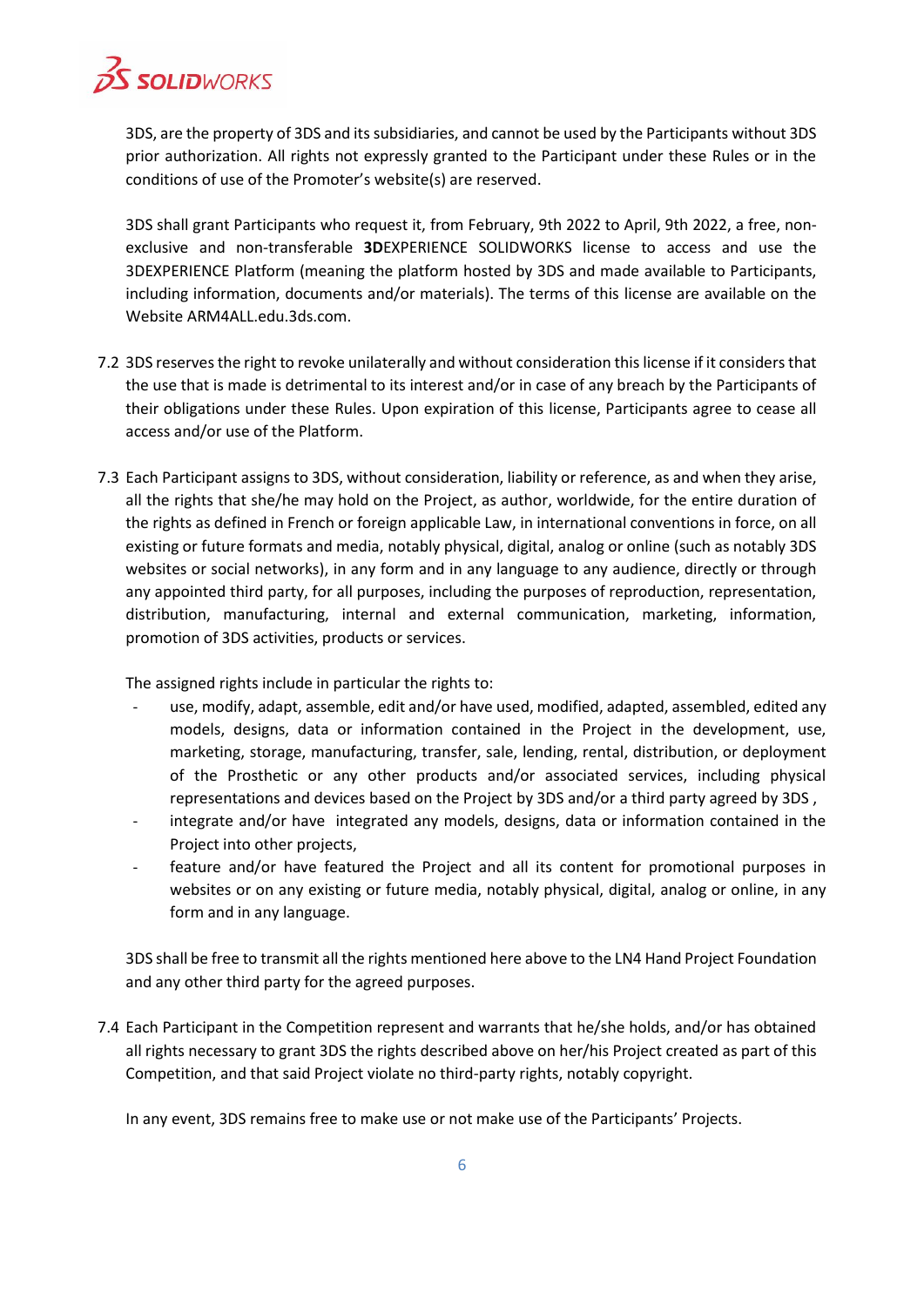

### ARTICLE 8: PERSONAL DATA

8.1 In order to enter the Competition, all Participants must provide personal details such as name, date of birth, email address, postal address, school name and country (hereinafter "Personal Data").

Said Personal Data are collected and processed by the Promoter solely for the purpose of managing and promoting the Competition. Participant authorize the Promoter to reuse the Personal Data collected for the Competition in order to promote the following edition of the said Competition. The Promoter's policy on privacy and the use of Personal Data is available at the following address: [http://edu.3ds.com/legal/privacy-policy/. T](http://edu.3ds.com/legal/privacy-policy/)his policy will apply to each use, collection and processing of Personal Data in connection with this Competition. As a result, Participants explicitly consent to the collection and processing of Personal Data for the purposes mentioned above.

8.2 Any Personal Data collected in the context of the Competition will be processed in accordance with the General Data Protection Regulation (EU) 2016/679 (hereinafter "GDPR").

Personal Data may be collected through the Promoter's website(s), INSTAGRAM social media platforms used in connection with the Competition, and subsequently disclosed and used by a 3DS subsidiary for the purposes set out in this article. The Promoter may transfer all or part of the Participants' Personal Data outside the European Union, provided that prior to the transfer of such Personal Data, it has verified that all entities (including subsidiaries of 3DS) receiving such Personal Data and non-European entities offer sufficient security guarantees and adequate levels of protection, in accordance with all applicable laws.

8.3 Participants in the Competition are entitled to access their Personal Data, and have a right to request correction, update or deletion thereof.

Participants also have the right to obtain a copy of Personal Data about them held by the Promoter. Participants may exercise their rights of access to and correction of Personal Data by writing to: [3DS.Compliance-Privacy@3ds.com](mailto:3DS.Compliance-Privacy@3ds.com) or directly through any social media platforms FACEBOOK, INSTAGRAM, TWITTER involved.

### ARTICLE 9: IMAGE RIGHTS – PERSONALITY ATTRIBUTES

Through their participation in the Competition, Participants grant 3DS permission, without such permission conferring any rights to any form of compensation, benefits or any other rights, to use, reproduce, represent, display, disseminate, publish and adapt on any media by means of a mounting, directly or through a third party authorized to do so by 3DS, in whole or part of their last names, first names, and/or image, for communication and/or promotional and/or internal or external marketing purposes, provided that they have communicated them as part of the Competition under the following conditions:

- on any medium and material, including in particular print, audio-visual, digital or electronic, whether existing (press, internet, posters, etc.) or future;
- by all means and in all formats;
- for all modes of exploitation known or unknown to date, including, but not limited to, dissemination via the Internet (in particular via websites and social networks);
- worldwide;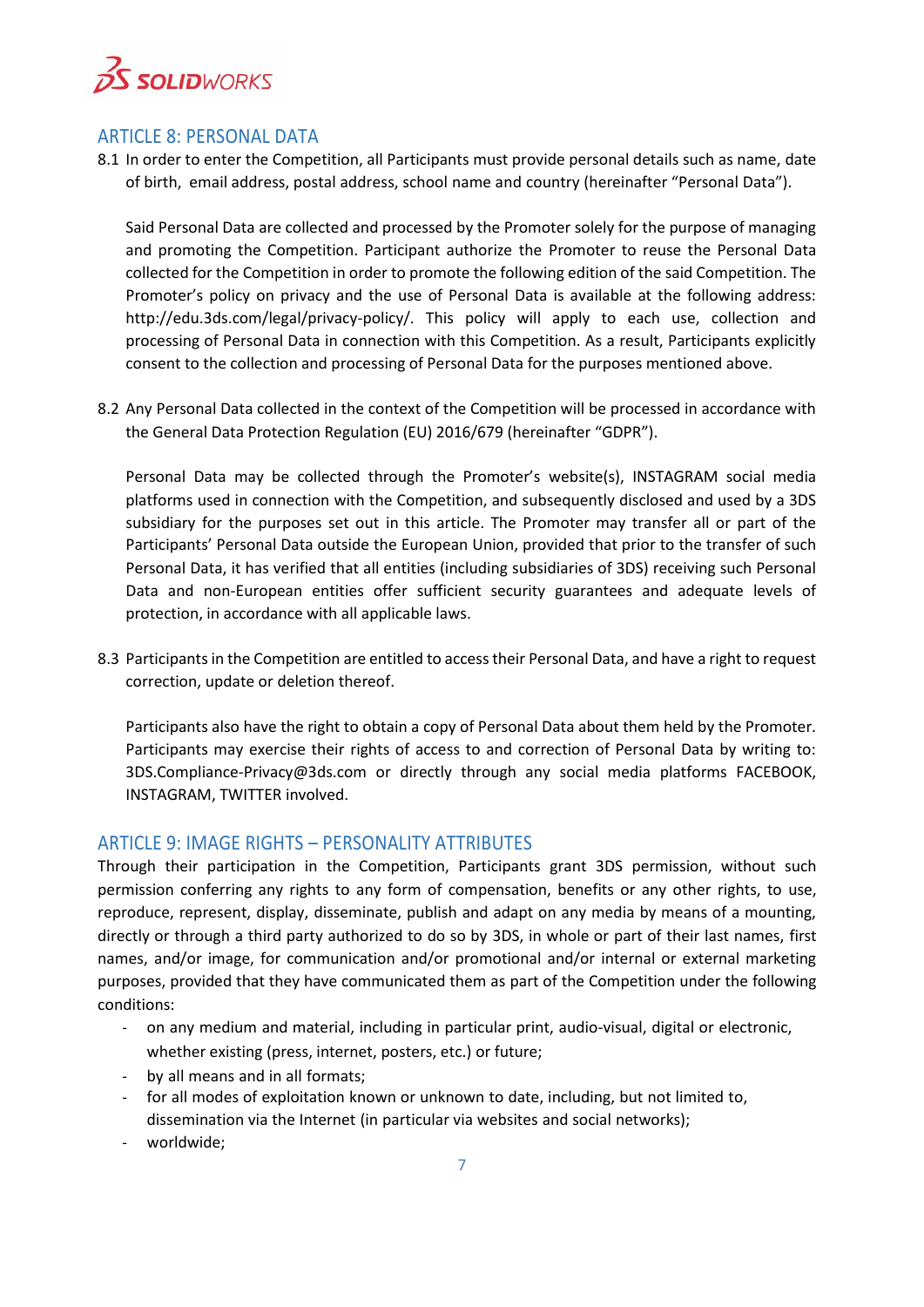

for a period of five (5) years following the Competition start date;

Participants acknowledge that any content created and/or operated in accordance with this authorization will not require any other approval by the Participants.

The Participations waive any action or recourse against 3DS in relation to any content created and/or exploited in accordance with this authorization.

The Participants acknowledge that this authorization is enforceable against their legal successors.

Should a Participant object to one or more uses of their last name, first name and image under the abovementioned conditions, they must make themselves known to the 3DS by sending an e-mail to the following address: [Education.Europe@3ds.com](mailto:3DSAcademy.team@3ds.com) with the subject line "ARM4ALL COMPETITION".

## ARTICLE 10: ACCEPTANCE OF THE RULES

Participation in the Competition implies express and unreserved acceptance of these Rules, of ethical rulesin force on the Internet, of the terms and conditions of use of the Promoter's website(s) used by Participants to enter the Competition as may be required, as well as all applicable laws and regulations in force, particularly with respect to games and lotteries.

The Promoter reserves the right, should circumstances require, to modify, prolong, shorten, suspend, defer or cancel the Competition, and to take any measures deemed necessary for the application and interpretation of these Rules.

As a result, any violation of the foregoing and of these Rules, incomplete or erroneous entry form, fraud or attempted fraud, false or inaccurate statement, or other violation of any other applicable provisions will disqualify the Participant and forfeit any right to a prize. Any cheating or attempted cheating will resultin the exclusion of the offending Participant or any other sanction that the Promoter will deemed appropriate to the violation of the Rules.

The Promoter will thoroughly investigate any action that may be deemed cheating, or akin to cheating, including unauthorized means of increasing the Participant's chances of winning a prize, notably by using the services of specialized companies. For instance, Participants who create multiple INSTAGRAM accounts under false names and/or false email addresses to obtain votes for their Project and thus increase their chances of winning one of the prizes may be excluded from the Competition and will forfeit any prize they may have won.

The Promoter alone shall be competent to independently judge, based on evidence gathered; any suspected fraud, cheating or violation of these Rules. The Promoter reserves the right to take all appropriate measures to ascertain full compliance with these Rules.

The Promoter reserves the right to disqualify Participants and delete any Projects published and comments posted on social media or websites concerned should they be deemed:

- manifestly offensive;
- manifestly unlawful or unconstitutional in nature;
- pornographic, pedophile, racist or xenophobic in nature;
- defamatory or likely to harm the image, privacy, honor, reputation and/or consideration ofany natural or legal person in any way whatsoever;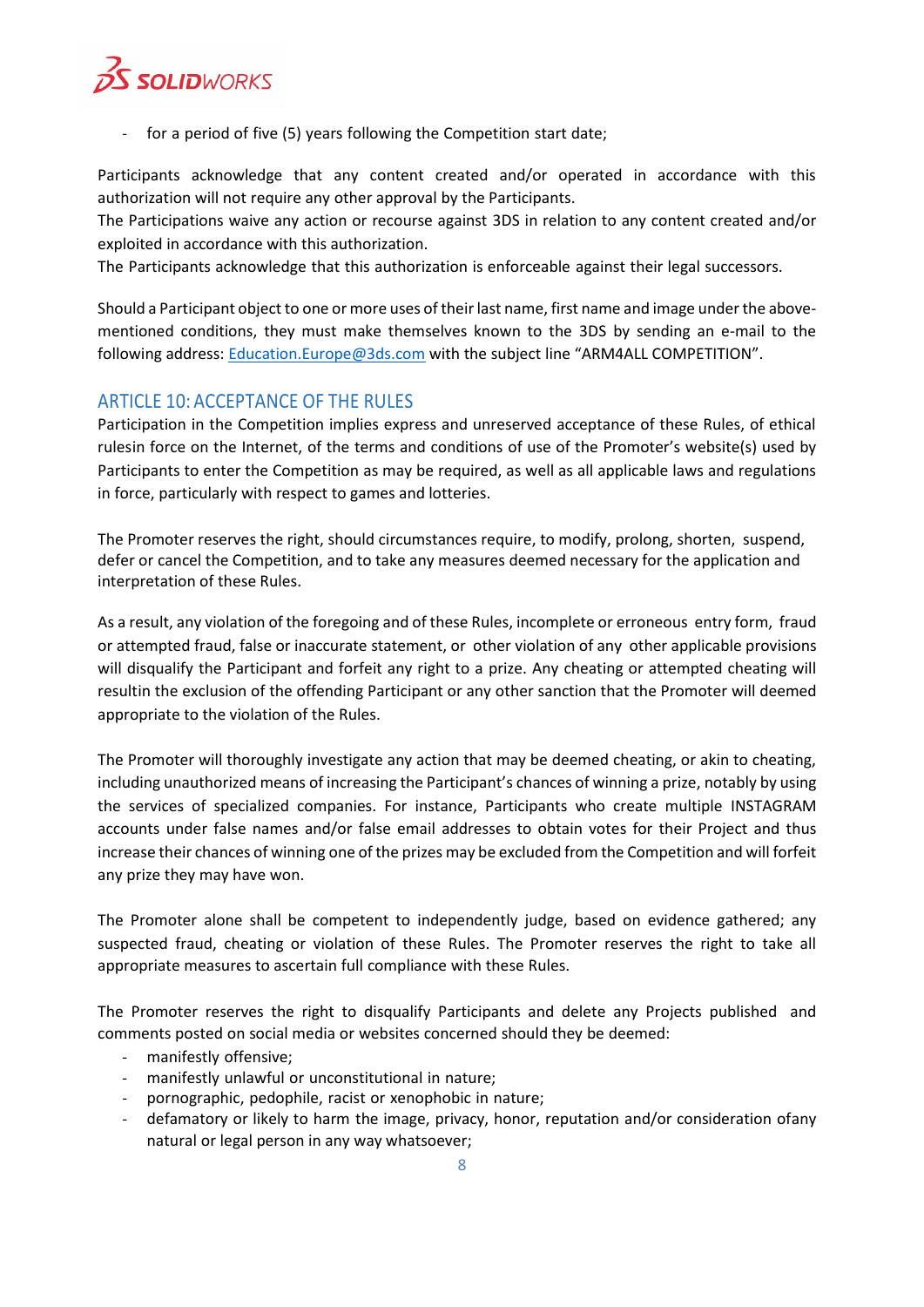

- to promote crime, hatred, violence, suicide;
- to be accompanied by (and/or contain) slanderous, denigrating, insulting, offensive, abusive, defamatory, injurious statements prejudicial to the honor and/or consideration of persons;
- in violation of public law and order;
- to contravene moral standards;
- to fail to comply with applicable laws and regulations.

This list is not exhaustive.

## ARTICLE 11: LIABILITY

The Promoter cannot be held liable for any lost or undelivered communications.

Furthermore, the Promoter reserves the right, in the event of fraud, to take legal action in any competent court against any Participant or Winner deemed to have committed said fraud.

The Promoter cannot be held liable if, due to force majeure or any event beyond its control, the Competition should be cancelled, extended, shortened, deferred or modified. Likewise, the Promoter cannot be held liable, and no action may be taken against it, in the event of cases of force majeure (strikes,weather, etc.) which partially or totally deprive Participants of the possibility to enter the Competition and/or deprive Winners of their prizes.

No answer will be given by telephone or in writing concerning the interpretation or application of these Rules, or of the mechanisms or procedures of the Competition, nor the list of Winners.

The Promoter accepts no responsibility in the event of any incident and/or accident that may occur as a result of the use or enjoyment of the prize and/or through its improper use by the Winners (it should be noted that any insurance obligations are the Winner's responsibility).

The Promoter may under no circumstances be held liable for any incidents arising from the use of prizes once the Winners have taken possession of them. Likewise, the Promoter cannot be held liable for the loss or theft of prizes after the beneficiaries have taken possession of them.

The Promoter shall not be liable for any direct or indirect damage, whatever its cause, origin, nature or consequences, even if it has been informed of the possibility of such damage occurring due to:

- Malfunction of the Internet or computer equipment (hardware and/or software and/or databases and/or data) of a Participant or, more generally, to any other problem related to telecommunications networks, resources and services, computers (online or offline), servers, Internet access and/or hosting providers, computer equipment or software, databases and data of any kind;
- Any person accessing the Promoter's website(s) or official pages on social media platforms: INSTAGRAM or inability to access them;
- Use or inability to use the Promoter's website(s), including any damage or viruses that may infect the Participant's and/or Promoter's computer hardware or any other equipment.

The Promoter shall not be bound by the foregoing, and Participants shall therefore not be entitled to any compensation or indemnity of any kind whatsoever